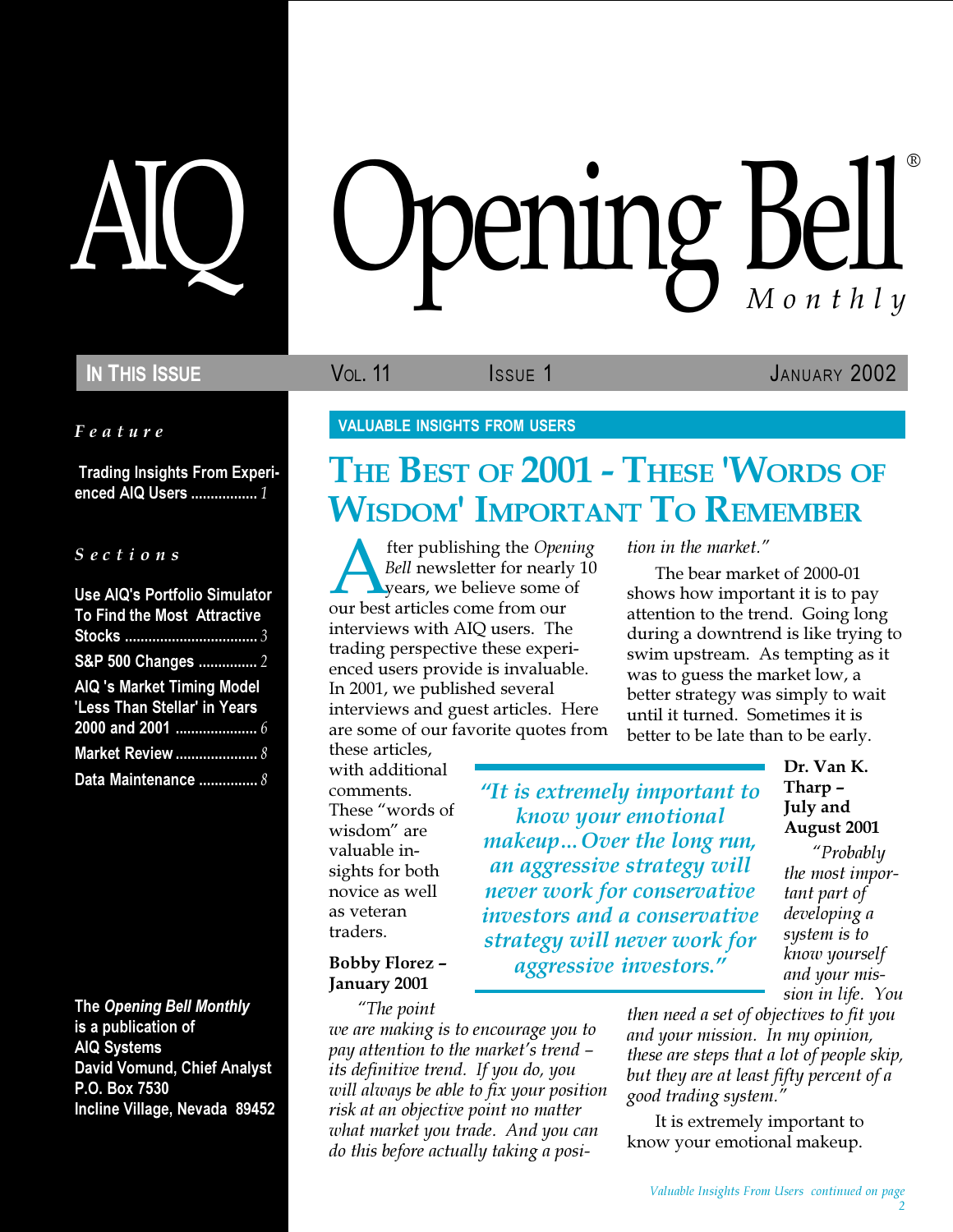## AIQ Opening Bell

#### VALUABLE INSIGHTS FROM USERS continued . . .

Many people thought they knew the level of risk that was appropriate for them. After the 2000-01 bear market, a lot of these people are shifting out of stocks and are moving to more conservative strategies. Over the long run, an aggressive strategy will never work for conservative investors and a conservative strategy will never work for aggressive investors.

"Trading is about cutting losses short and letting profits run...Trading is about watching what happens with the market. You can't do that if your ego gets in the way of being a neutral observer. Trading is about taking from the market what the market is willing to give you. You can't do that if you let your emotions get in the way of the market."

Having a big ego will get in the way of profitable trading. In fact, few things are more humbling than active trading. Those who acknowledge that the market is always right and respond well when they are wrong are the best traders. Along the same lines, emotions get in the way of successful trading. Emotional traders have a hard time following trading systems.

#### PLEASE SEND CORRESPONDENCE TO:

#### Opening Bell Monthly G.R. Barbor, Editor P.O. Box 7530 Incline Village, NV 89452

AIQ Opening Bell Monthly does not intend to make trading recommendations, nor do we publish, keep or claim any track records. It is designed as a serious tool to aid investors in their trading decisions through the use of AIQ software and an increased familiarity with technical indicators and trading strategies. AIQ reserves the right to use or edit submissions.

For subscription information, phone 1-800-332-2999 or 1-775-831-2999.

© 1992-2002, AIQ Systems

#### Martha Sipe – August 2001

"Keep exploring the different tools and the changes made in new editions of TradingExpert Pro. The pundits love to use the word "hubris." And I think it applies here in that my hubris led to my contentment with the indicators and basic charting tools with which I was familiar. It has only been in recent times that I have moved into exploring the program further. This exploring led to discovering huge time-saving features."

TradingExpert is very large software package with a great many features. No one uses all of its features. People pick and choose the features appropriate for them. It is useful to know what features are available. We find people are often unaware of features that can play important roles in their trading style. That's why in the Opening Bell we cover new program features in individual articles.

A good example is last month's article on list management. Merging two lists or importing a list from another format are features that serve as tremendous time savers, but most AIQ users are unaware of these list management tools.

#### Richard Denning – September 2001

"When you are trading you are constantly making decisions. Having a mechanical system helps avoid the common mistakes that many new traders make. One such error is to begin trading without having a well thought out plan."

Whether you plan to use a mechanical model or prefer to use judgement in your trading, backtesting a system using the Expert Design Studio and Portfolio Simulator is important. Coding the rules forces you to fully consider the entry rules and you can't run a backtest without deciding on an exit strategy. Testing also helps build confidence in a system.

"The simpler the system, the more robust it will be and the greater the likelihood it will hold up during varying market conditions. I've seen people add a lot of rules to their systems. Each rule cuts the number of trades down to where there are so few trades that it's not statistically valid. A large annual percentage return can fool you if that is all you are looking at."

Some people think that an effective trading model needs to be extremely complicated with a lot of rules. That's not the case. Extremely effective models are often based on one or two indicators.

If you add too many rules to a model you reduce the number of trades and can over optimize the model. If a model backtests well with a lot of trades, then you can be more confident that the model will continue to work well in the future.  $\Box$ 

#### **S&P 500 Changes**

#### **Changes to the S&P 500 Index and Industry Groups:**

Genzyme Corp. (GENZ) replaces Ralston Purina (RAL). GENZ is added to Biotechnology (BIOTECHN) group.

Jones Apparel (JNY) replaces Homestake Mining (HM). JNY is added to Apparel & Accessories (TEXTILEA) group.

Waters Corp. (WAT) replaces FMC Corp. (FMC). WAT is added to Electronics-Instrumentation (ELCTRONI) group.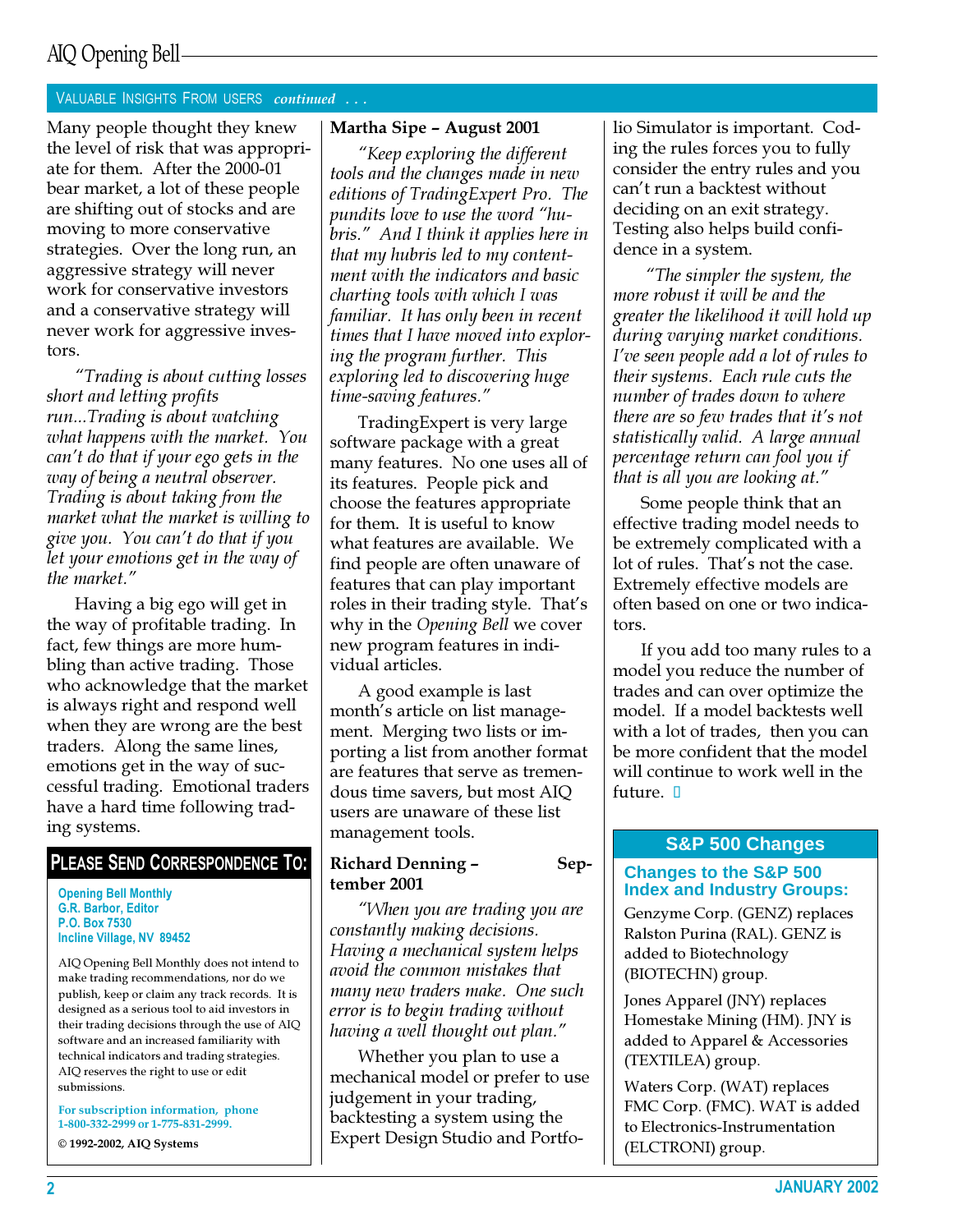#### MORE IDEAS THAN MONEY

# WITH ONE POSITION TO FILL BUT MANY STOCKS LOOK ATTRACTIVE, WHICH ONE DO YOU CHOOSE?

By David Vomund

DAVID VOMUND

**Nearly everyone runs into**<br> **i** a similar problem when<br> **i** trading a portfolio. That<br> **is, there are more trading ideas** a similar problem when trading a portfolio. That than can be purchased.

Suppose you have a portfolio that always consists of 10 stocks. If you trade 10 times a year, that averages to about two trades per week. When you have one position to fill but five stocks look attractive, then which one do you buy?

Nearly every system in AIQ provides more ideas than money can buy. The Weighted Action List shows stocks that have registered recent confirmed AIQ buy signals. This report, however, can list more than 30 attractive stocks on any given day. Of those 30, which are the most attractive? AIQ has attempted to rank the stocks from best to worst based on a weighting system that uses the Positive Volume Index indicator.

Along the same lines, the Moving Average Crossover report lists all the stocks that have crossed above a moving average. A lot of stocks can appear on this report, so AIQ ranks the stocks by the strength of their Trend Score indicator.

There are reports that don't provide any ranking or filtering systems. The Persistence of Money Flow report shows all the stocks with strong Money Flow



indicators over the past six months. All the stocks on this report pass the screening so the stocks at the bottom of the report may be as attractive as the stocks

"AIQ's Portfolio Simulator is extremely helpful in testing techniques that are designed to find the most attractive stock(s) in a list of many attractive stocks."

at the top of the report.

The Point & Figure report lists stocks with recent Point & Figure triple-top buy signals. If the stocks all have the same patterns, then you'll need to implement an

additional filtering process to know which one is the best. A tiebreaking criterion is needed in order to find which stock is the most attractive.

> Deciding which is the best stock among a list of attractive stocks is an issue that everyone has to face. In fact, if a lot of stocks are attractive on a given day, then the process of deciding which one(s) to buy can be more important than the

process used to generate the list of attractive stocks.

AIQ's Portfolio Simulator is extremely helpful in testing

More Ideas Than Money continued on page 2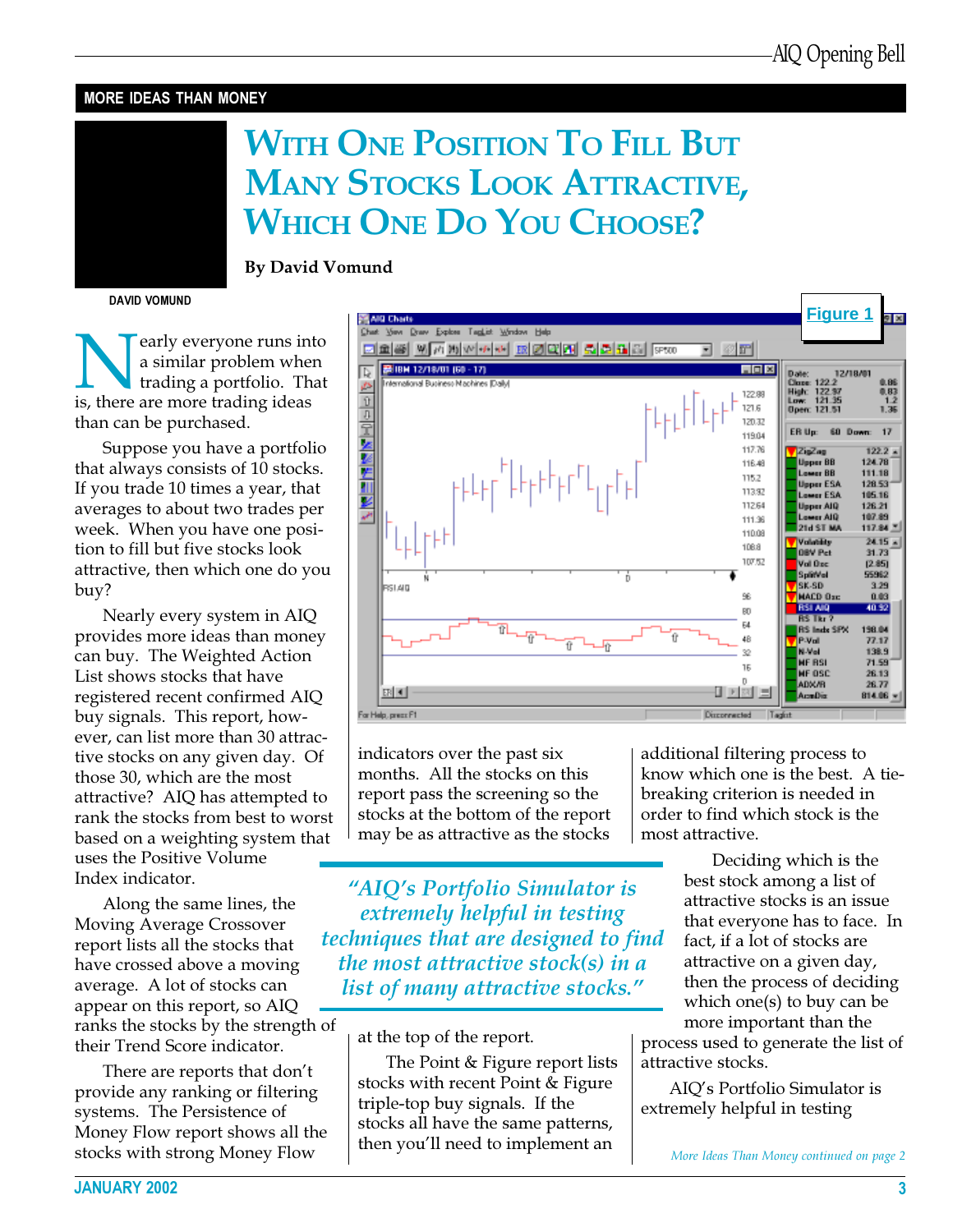## AIQ Opening Bell

#### MORE IDEAS THAN MONEY continued ...

techniques that are designed to find the most attractive stock $(s)$ from a list of many attractive stocks. Even if you use judgement in your final decision making process, the Portfolio Simulator is helpful in quantifying which filtering or ranking techniques are the most effective.

Let's look at a good example. Suppose we like stocks that have an RSI AIQ indicator that is moving lower but has reversed its direction by increasing in value. Here is the Expert Design Studio code:

#### rule1 if val([rsi aiq],2)>val([rsi aiq],1) and [rsi aiq]>val([rsi  $aiq$ ,  $1$ ).

This line simply says that yesterday the RSI AIQ indicator fell but today it rose.

Looking at **Figure 1** we see that this isn't a strict filtering process (see arrows). Sometimes stocks pass the screening when the indicator is near overbought territory and sometimes stocks pass the screening when the indicator is in oversold territory. In any case, a lot of stocks will pass this screening on a given day.

Now let's run a portfolio simulation on this rule. We will assume that an account started with \$100,000 at the start of 1998. Ten stocks represent a fully invested portfolio with each new purchase representing 10% of the portfolio value. No more than three trades are placed on a given day. Only S&P 500 stocks are purchased. The sell strategy uses an 80% profit protect above a 10% profit. There is also an 80% capital protect for trades that go bad.

| <b>A Account Statistics/Analysis</b>                                             |                                              |                                |                                           | <b>Figure 2</b> |
|----------------------------------------------------------------------------------|----------------------------------------------|--------------------------------|-------------------------------------------|-----------------|
|                                                                                  |                                              | Winners                        | Losers                                    | neuuai          |
| Number of trades:<br>Average periods per trade:                                  | 256<br>56                                    | 174<br>43                      | 82<br>82                                  | ۵<br>0          |
| Maximum Profit/Loss:<br>Average Drawdown:<br>Average Profit/Loss:                | $(11.34)$ %<br>1.65%                         | 49.56%<br>$(5.93)$ %<br>12.02% | $(48.43)\%$<br>$[22.81]\%$<br>$(20.35)\%$ |                 |
| Probability:<br>Average Annual ROI:                                              | 10.73%                                       | 67.97%<br>100.13%              | 32.03%<br>$(90.30)$ %                     |                 |
| Reward/Risk Ratio:                                                               | 1.25                                         |                                |                                           |                 |
| Portfolio:<br>Starting Balance:<br>Ending Balance:<br>Gain/Loss:<br>Gain/Loss %: | 100000.00<br>140146.55<br>40146.54<br>40.15% |                                |                                           |                 |
|                                                                                  | <u></u><br>ПΚ                                | Print                          |                                           |                 |

The result of running this simulation is found in Figure 2. Since 1998, the portfolio grew 40%. That's not great but it is better than the S&P 500's 17% return. From an Expert Design Studio test that is not shown here, we know that 12,280 stocks

"We ran another test using the same criteria but this time we entered a tie-breaking rule…by simply adding this rule the return dramatically jumped to 135%, well above the 40% return we saw in our initial test."

passed our RSI AIQ screening. Of those, Figure 2 shows that only 256 trades were actually acted on.

Our system gives us more stock selections than we have money to purchase. What is the best method for selecting which stocks actually go into the portfolio? This is a question every trader faces and it is a question

that the Portfolio Simulator will help answer.

In our test shown in Figure 2, we didn't specify a ranking or tiebreaking rule so when multiple stocks passed our criteria then the system chose stocks based simply on alphabetical order. Obviously

there is a better method.

We ran another test using the same criteria but this time we entered a tie-breaking rule. Each stock that passed the RSI AIQ rule was ranked based on its percentage return over the last 120 days (approximately 6 months). If multiple stocks passed our screening but only one stock

could be purchased, then the system looked at price activity over the preceding six months and selected the stock with the highest percentage return. The following User Defined Function was used to calculate the return of stocks over the last 120 days:

rs is [close]/val([close],120).

The result from this test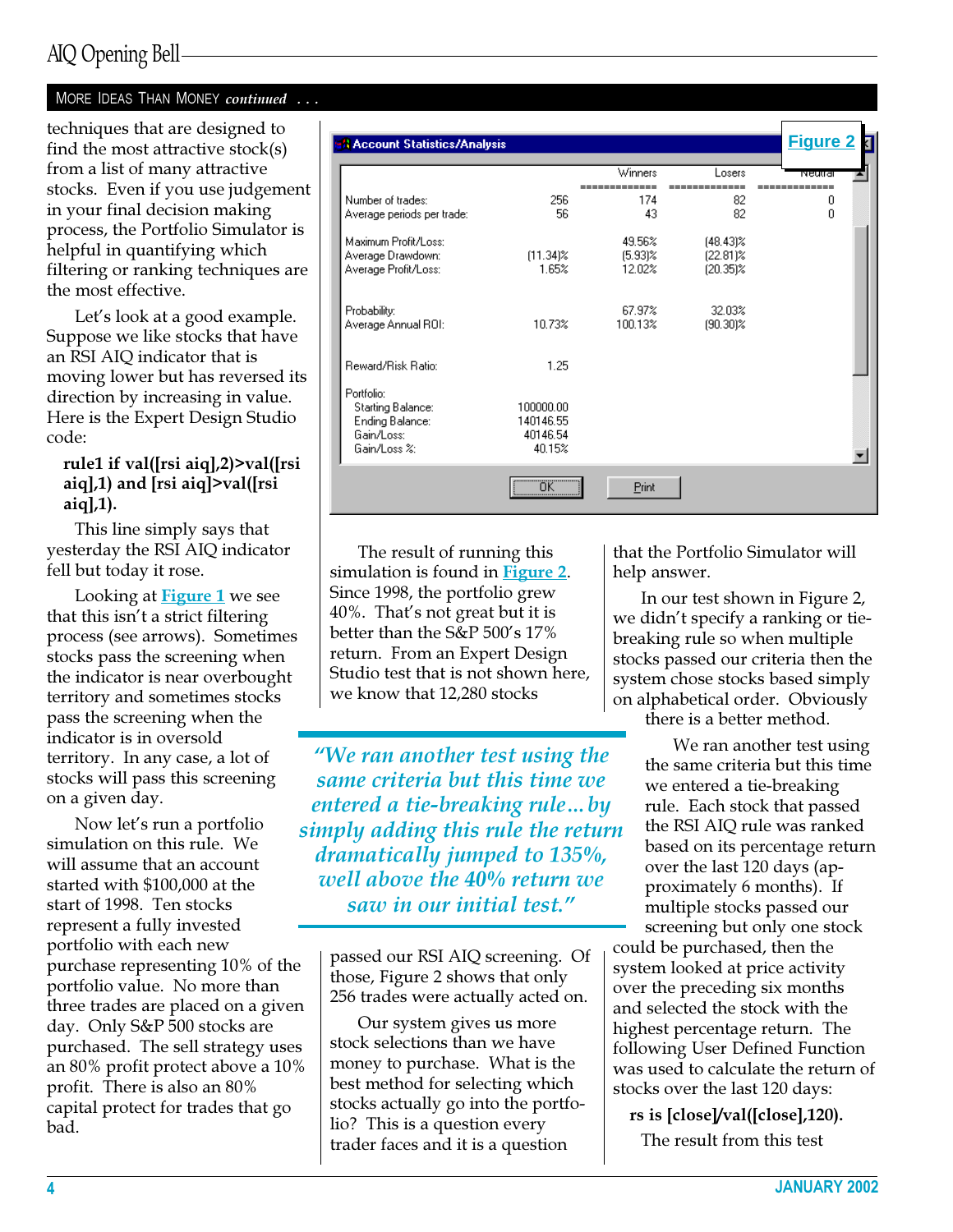#### MORE IDEAS THAN MONEY continued ...

appears in Figure 3. Notice that **Figure 3** A Account Statistics/Analysis by simply adding this tie-breaking rule the return dramatically Winners Losers jumped to 135%, well above the ---------Number of trades: 388 273 115 0 40% return we saw in our initial Average periods per trade: 37 33 46  $\Omega$ test. Maximum Profit/Loss: 93.48%  $(53.78)\%$ Our two tests demonstrate the  $(10.61)$ %  $(5.15)$ %  $(23.56)$ % Average Drawdown: Average Profit/Loss: 3.53% 14.28%  $(22.00)\%$ importance of the filtering process used to determine which stock in 70.36% 29.64% Probability: a group of stocks should be Average Annual ROI: 34.72% 156.86%  $(173.61)\%$ purchased. In both tests, we screened for stocks with an up-Reward/Risk Ratio: 1.54 ward reversal in their RSI AIQ indicators. Results were dramati-Portfolio: **Starting Balance:** 100000.00 cally increased, however, by Ending Balance: 234720.27 Gain/Loss: 134720.27 simply limiting the stocks that Gain/Loss %: 134.72% were purchased to those that ▾ performed the best in the previous ΰK Print six months.

It is very easy to test different tie-breaking rules using the Portfolio Simulator. For example, if you want to buy stocks that pass an initial screening based on the level of their Volume Accumulation Percent indicators, then you would use the following User Defined Function:

#### Vapct is [VA Pct].

In our test we demonstrated that picking the strongest stocks was a good tie-breaking strategy. This isn't always the case. A tiebreaking system may work well for one strategy but work poorly for another strategy. A good example uses the Vapct User Defined Function shown above. When you have a list of attractive stocks, buying the one with the highest Vapct indicator is often a good strategy. But when we combined the Vapct rule with our RSI AIQ strategy the results were terrible.

Whether you use a fully automated mechanical model or you use judgement in your stock selection process, you will need to pick which stock among a list of

attractive stocks should be purchased. The method used in picking that stock is important.

As we've demonstrated, the Portfolio Simulator is extremely valuable in helping to determine which stock selection method works best. You should run tests to see which ranking or tiebreaking strategies work well with your personal selection process.  $\Box$ 

Note: In this article we have assumed that you are familiar with the Portfolio Simulator. If you need help using the Simulator, see the November 2001 issue of the Opening Bell and read the instructions for using the Portfolio Simulator in TradingExpert Pro's User Reference Manual, page 469.

**For a free trial subscription to David Vomund's VIS Alert weekly investment newsletter, visit www.visalert.com.**

## **All Day Seminar with AIQ Chief Analyst David Vomund During Florida Money Show Orlando, Fla. February 20, 2002**

Vomund will conduct sessions on trading using TradingExpert Pro, with real-life examples:

- · Market Timing
- · Group/Sector Rotation
- · Stock Selection Processes
- · Mechanical Trading Systems
- · Trading Psychology

David Vomund, editor of AIQ's Opening Bell, is co-founder of Legarza Vomund Investment Management, LLC, and president of VIS Alert, the newsletter ranked one of the nation's top market timers by Timers Digest.

#### **Seminar fee \$288**

Call now to reserve your seat

#### **1-800-332-2999**

For Free Pass to the Money Show (visit the AIQ Booth) and discount at Gaylord Palms Resort, go to aiqsystems.com/orlando2002.htm.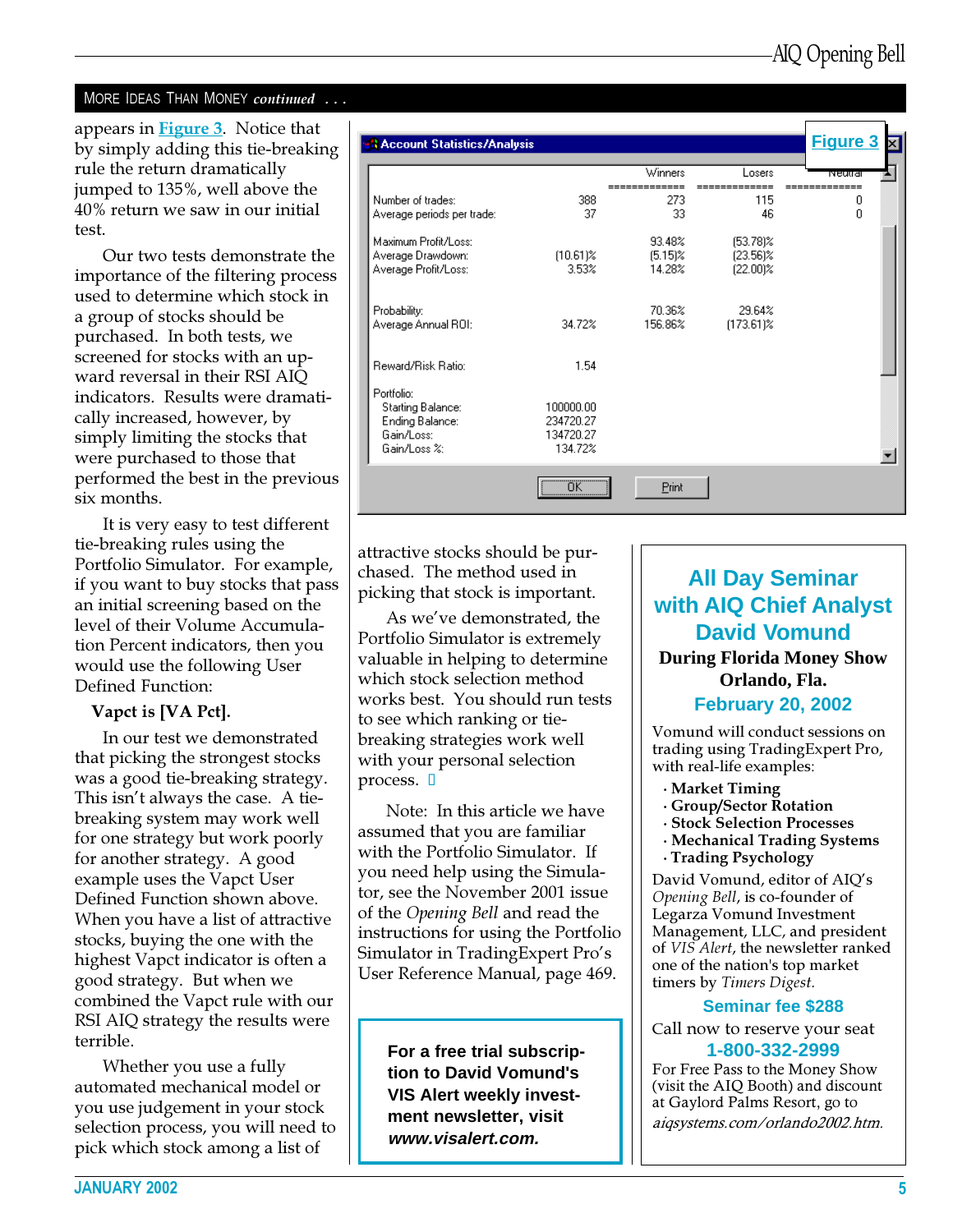#### AIQ MARKET TIMING -- 'LESS THAN STELLAR'

# THE 'IDEAL' MARKET TIMING SYSTEM --CASH IN 2000 AND CASH IN 2001!

### By David Vomund

**2** ash. In fact, the ideal market timing system wou have moved you to cash in 2000 001 was a great year to be in cash. In fact, the ideal market timing system would and would have kept you in cash for almost all of 2001 as well. If there was ever a time to incorporate market timing, this was it. Unfortunately, the AIQ timing system was less than stellar. Those who followed AIQ's market timing model in 2001 lost about as much as the buy-and-holders.

An historical backtest of AIQ's market timing model reveals that the highest returns come from simply using the market timing model without confirmation. That is, you buy when an upside signal of 95 or greater is registered and you sell when a downside signal of 95 or greater is registered, using ticker DJIA. The reason people use confirmation is that it helps to avoid some of the bad signals.

The confirmation technique that most people employ uses the Price Phase indicator. With this



technique, a buy signal is not acted on until the Phase indicator increases. Conversely, a sell signal is not considered a sell until the Phase indicator decreases.

Although the purpose of applying a confirmation technique is to help avoid acting on

**Table 1**

| <b>Entry Date</b> | Expert<br>Rating | <b>Exit Date</b> | Expert<br>Rating | S&P 500<br>% Change |
|-------------------|------------------|------------------|------------------|---------------------|
| 01/03/2001        | 100              | 01/05/2001       | 99               | $-10.28$            |
| 12/31/2000        | N/A              | 01/02/2001       | 100              | $-2.81$             |
| 02/23/2001        | 98               | 03/09/2001       | 95               | $-1.00$             |
| 03/26/2001        | 97               | 07/23/2001       | 96               | 3.33                |
| 07/27/2001        | 99               | 10/30/2001       | 100              | $-12.11$            |
| 12/04/2001        | 96               | N/A              |                  | 0.29                |

bad signals, unfortunately in 2001 even the bad signals were confirmed by the Phase indicator. Adding insult to injury, some of the well-timed signals were not immediately confirmed.

An example is found in **Figure** 4. On March 9, a 95 sell signal was registered. That signal was confirmed by the Phase indicator the following day when the Dow fell 436 points. The market continued to move lower but those who waited for confirmation experienced a painful day. There was a time when people said that the AIQ buy signals were good but the sell signals were not. In the last two years the opposite has been true. Trends are powerful.

The 2001 buy and sell signals are listed in **Table 1**. The results assume that you buy the S&P 500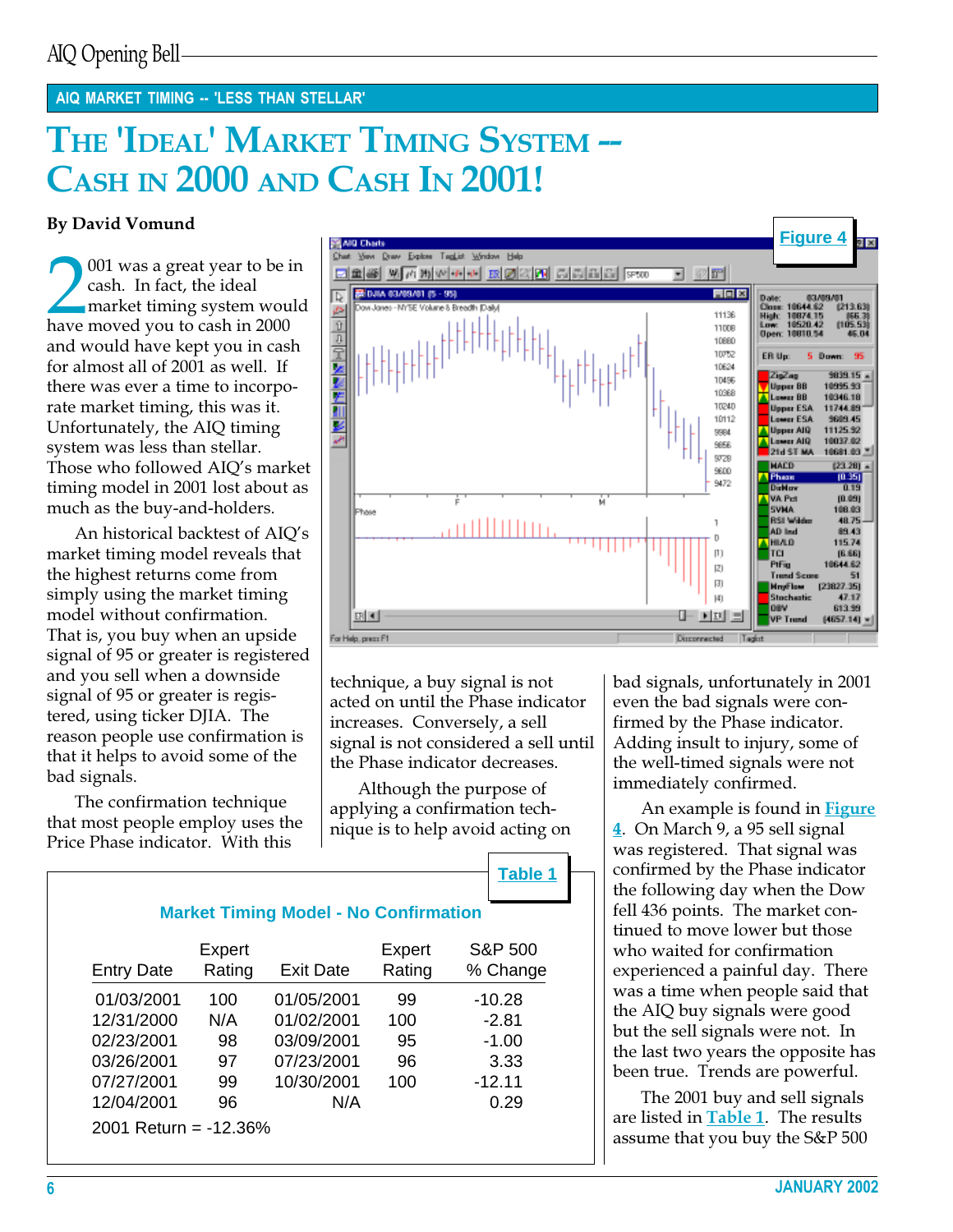#### AIQ MARKET TIMING continued . . .

greater is registered, and you sell on the day a 95 or greater sell signal is registered. The 2001 return was negative 12.36%. That compares to an S&P 500 buy-andhold return of negative 13.04%. If you had applied Phase indicator confirmation, results would have been a few percentage points worse.

#### Nasdaq 100 Timing Model

In the May 1999 issue of the Opening Bell, we introduced the concept of using AIQ's regular market timing model on the Nasdaq 100 index. In review, AIQ's market timing system needs price, breadth, and volume in its Expert System. The Nasdaq Composite (AIQ ticker symbol OCEXCH) has all of these but Nasdaq breadth isn't representative because it is calculated from too many small-cap issues that have no influence on the Composite.

We solved this problem by using the Nasdaq 100 index instead of the Nasdaq Composite. The Nasdaq 100 index (NDX) contains the large capitalization stocks that move the Nasdaq Composite. Since the Nasdaq 100 index has no breadth or volume, TradingExpert is used to calculate breadth and volume.

Using AIQ's Market Breadth Builder function to create a Nasdaq 100 market, we plot the actual Nasdaq 100 index (ticker NDX) and use TradingExpert to calculate breadth and volume based on the 100 stocks that comprise the index. The Advance/Decline Line on the Nasdaq 100 market is more representative because the low price and low volume stocks that



distort the Nasdaq Composite are excluded from the calculation.

A link to a list of the Nasdaq 100 stocks can be found on my web page at www.visalert.com. An explanation of how to create a market using AIQ's Breadth

"There was a time when people said that the AIQ buy signals were good but the sell signals were not. In the last two years the opposite has been true. Trends are powerful."

Builder can be found in the TradingExpert User Reference Manual, page 49.

For this market timing model, we used a list of the Nasdaq 100 stocks as of December 31 of the preceding year. Although the stocks that make up the Nasdaq 100 change over time, we kept our list the same for the remainder of the year.

This model worked beautifully in 1998, 1999, and much of 2000. Unfortunately, it didn't work in the fourth quarter of 2000 and was off the mark in 2001 as well. A list of the Nasdaq 100 signals is found in **Table 2** (next page). For the year, this model

lost 36.99%. That compares to a Nasdaq 100 buy-and-hold return of -32.66%.

Although the Expert Rating signals from this model were ineffective in 2001, the Nasdaq 100 market is well worth following. Analyzing the indicators on this market, especially the

Advance/Decline Line and Money Flow, has become an important part of my decision making process.

Notice in **Figure 5** how Money Flow confirmed the steep advance in the Nasdaq 100 during October and November but then broke down in the second half of December. This combined with

AIQ Market Timing continued on page 8